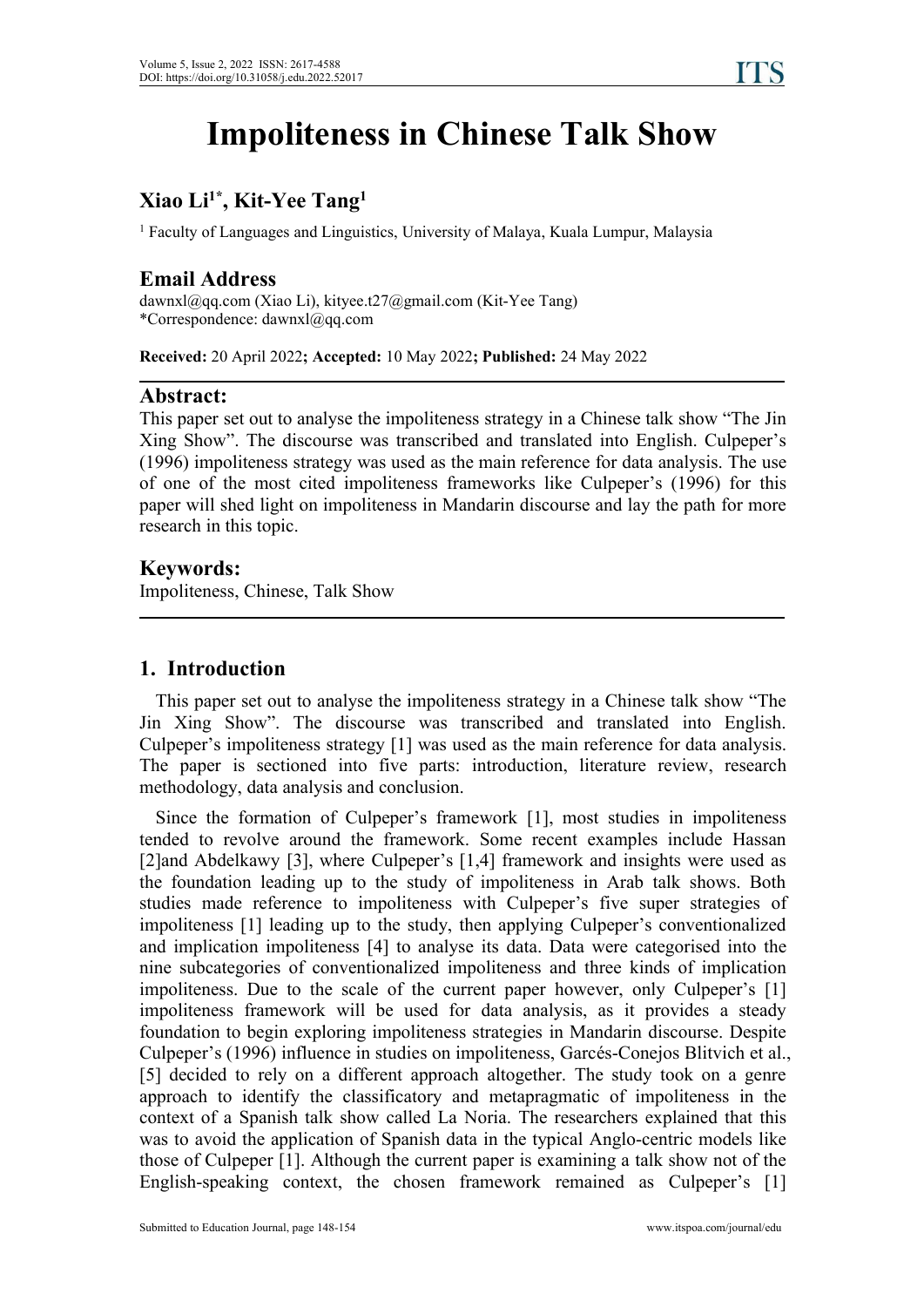framework. This is due to the limited number of studies conducted on talk shows in Mandarin in particular, raising the need to investigate impoliteness strategies in Chinese talk shows with a more prominent impoliteness framework like Culpeper [1]. Furthermore, Garcés-Conejos Blitvich et al.'s [5] genre approach in the study takes into account the linguistic and cultural diversity of a certain community, which provided a well-rounded perspective into impoliteness realisations between interlocutors. Therefore, varying the definition and extent of impoliteness depending on what is considered the norm or an FTA in the community. This is not the case for the current paper, as it is smaller in scale, and the genre approach requires a more detailed analysis and a larger amount of data. This paper will therefore serve as a pilot using Culpeper's [1] impoliteness framework to tap into impoliteness strategies commonly used in the context of Chinese talk shows.

# **2. Materials and Methods**

The chosen framework for this paper is Culpeper's [1] impoliteness strategy which involves five super strategies inspired by Brown and Levinson's [6] politeness model. Contrary to the politeness strategy, impoliteness strategies are used to attack one's face. The degree to which damages one's face is dependent on the context and imposition of the act [1]. Although Culpeper has since made minor amendments and included additional insights into the impoliteness strategy over the years, Culpeper's [1] initial framework is sufficient for the purpose of this paper to identify instances of impoliteness in discourse. This framework is particularly suitable to examine instances of impoliteness in talk shows, where there are ample interactions between the interlocutors, in this case, host-guest interactions. Moreover, the context of talk shows are typically well-established from the very beginning for the benefit of live audiences and viewers elsewhere. Furthermore, there has been limited studies on impoliteness in talk shows, especially those in Mandarin. The use of one of the most cited impoliteness frameworks like Culpeper's [1] for this paper will shed light on impoliteness in Mandarin discourse and lay the path for more research in this topic.Hence, this paper investigates four of the impoliteness strategies found in <sup>a</sup> Chinese talk show: bald on record impoliteness, positive impoliteness, negative impoliteness and sarcasm or mock politeness. An episode of a talk show titled 'The Jin Xing Show' was obtained from YouTube and only data relevant to impoliteness was transcribed and translated into English before analysis. During data analysis, reference was made to the list of output strategies, used to satisfy impoliteness super strategies, as recommended by Culpeper [1]. However, as highlighted by Culpeper himself, 'the list is not exhaustive' [1]. Therefore, examples other than those provided in the output strategy list were also included in this paper according to the context of the current data set.

# **3. Results and Discussion**

The conversations below are between a famous host Jin Xing and an actress Zhu Yin. They were in a talk show called 'The Jin Xing Show' in which the host Jin interviewed Zhu. Seven excerpts involving impoliteness were identified throughout the 15-minute YouTube video posted on 22 June, 2021. Table 1 shows the type of impoliteness strategies used by interlocutors in the talk show based on the five super strategies proposed by Culpeper's [1] framework.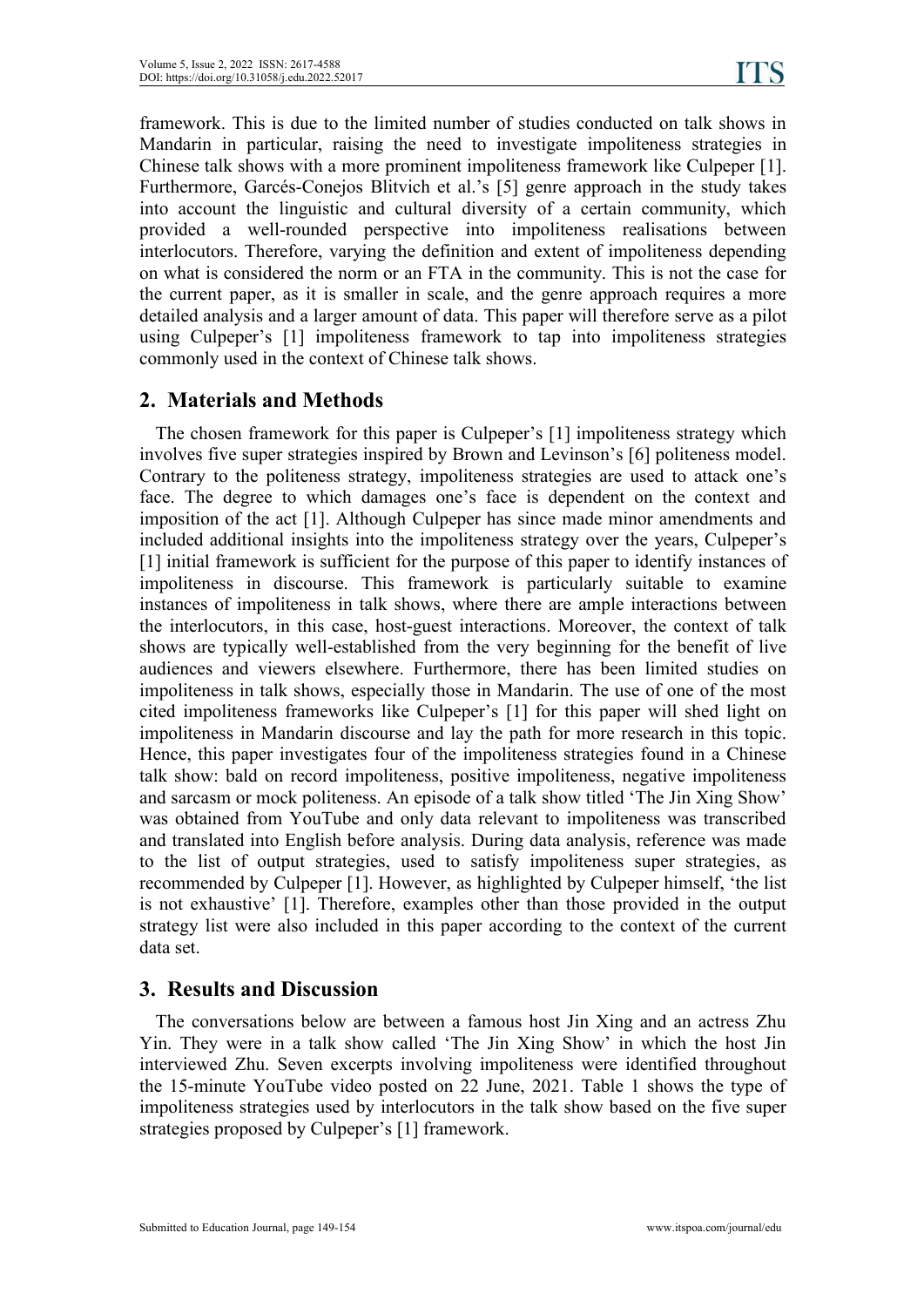| <b>Impoliteness Strategy</b> | Frequency |
|------------------------------|-----------|
| Bald on record               |           |
| Positive impoliteness        |           |
| Negative impoliteness        |           |
| Sarcasm or mock politeness   |           |
| Withhold politeness          |           |

*Table 1. Type of impoliteness strategies used by interlocutors in a Chinese talk show.*

The analysed excerpts are presented in the order of their appearance in the video. In the following excerpts, A refers to Jin and B refers to Zhu.

#### *3.1. Excerpt 1*

'Fairy Zi Xia' is a character Zhu played in the movie 'Journey to the West'. The Speaker A starts the conversation with a statement which is "Fairy Zi Xia made you very popular", then the speaker A asks the speaker B's feelings about this 'fact'. However Speaker B directly denied what speaker A stated before by saying 'In fact, I was not popular…'. At this moment, a positive impoliteness strategy occured, that is, speaker B avoids agreeing with A's position. In the following part, the speaker B provided 'box office' as evidence to prove her view which would put speaker A in an awkward position, because that means A, as an interviewer, didn't know well about the interviewee,which would challenge the profession of the host.

*1 A:Zi xia xian zirang nida huo te huo le,ni jue de shi yi ge hao shier ne hai shi yi ge bu hao de shier?*

*2 B:Oi shi na ge shi hou mei you huo de,zai xiang gang huo shi zai da lu shang ying de shi hou, qi shi piao fang shi yi ban er yi.*

*1 A: Fairy Zi Xia(a movie character) made you very popular,do you think it is a good thing or a bad thing?*

*2 B: In fact, I was not popular when the movie was released in Hong Kong or on the mainland, the box of ice was actually just so-so.*

### *3.2. Excerpt 2*

In sentence 8, speaker A directly points out that there must be true love in speaker B's eyes when she looks at Zhou in the movie. This statement is only a personal judgement by the speaker A herself but she says it in front of speaker B in a quite certain way which could make the listener uncomfortable, not to mention that speaker B is already married with another man. Therefore, sentence 8 involved positive impoliteness. Instead of denying speaker A directly, speaker B responds as if she agrees with speaker A  $(S9)$ , but the true meaning of speaker B is, 'I love each of my partners only due to the need of work, but not in a romantic way.' Apparently, this answer doesn't satisfy speaker A because she avoids agreeing with B by claiming that 'But they are totally different from this movie'. Again, this involved positive impoliteness. This time, speaker B chooses to fight back with a negative impoliteness strategy by belittling speaker A: 'Jin, you might have barely watched my movies.' What speaker B tries to prove is that speaker A doesn't know her at all. She also mentions another character (Huang Rong) she played to prove utterance 9. As a response, however, speaker A insists on her view. She avoids agreeing with speaker B again, 'But it's still different.'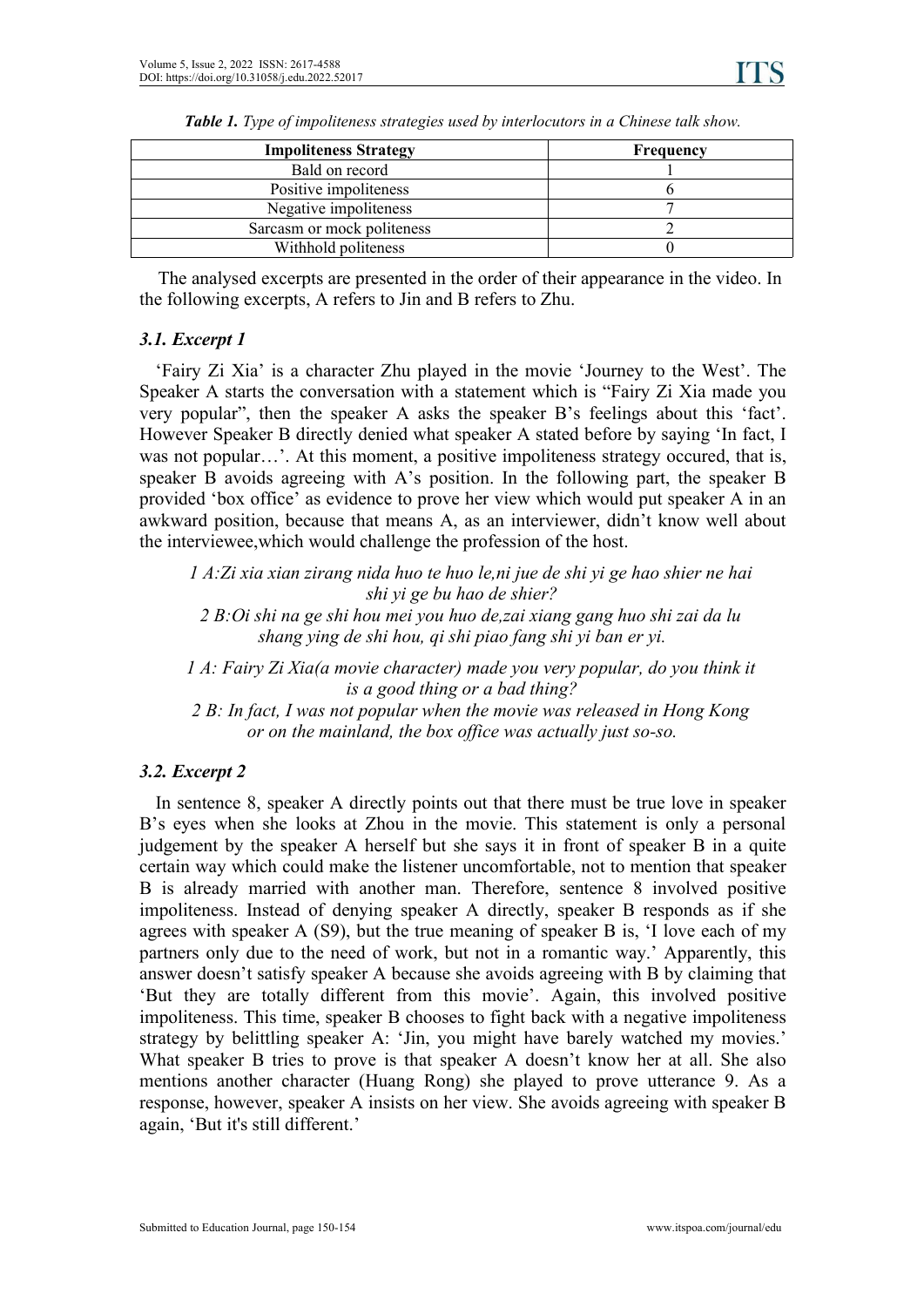*8 A: Wo zaihui kan* 《*da hua xi you*》*de shi hou, ni zai hui kan na ge xing ye na ge yan shen, chu le yan yuan de yan ji zhi wai,na ge yan shen li bian, yi*

*ding shi you zhen ai zai li tou de.*

*9 B:Wo pai mei yi ge jue se, wo dou fei chang xiang xin, wo shi ai shang na ge dui shou de.*

*10 A:Dan dou mei you xiang da hua xi you na ge zi xia xian zi kan na pang bian de shi hou, ta zai na ge shi hou ni zhe yang, na ge yan shen shi shei dou xue dou xue bu dao de,na ge taijing dian le.*

*11 B:Jin Jie ke neng ni kan wo de xikan de bijiao shao,wo dang huang rong de shi hou, wo ye hen ai guo jing.*

*12A: Dan hai shi bu yi yang.*

*8 A: When I was watching"Journey to the West" again,I found the way you looked at Zhou, in addition to the acting skills, there must be true love in your eyes.*

*9 B:Every timeIplay a character,I believe very much that I fell in love with my partner. 10 A: But they are totally dif erent from this movie,the way you looked at him at that moment, no one can imitate that look, that is too classic. 11 B: Jin, you might have barely watched my movies. When I played Huang Rong,I also loved Guo Jing very much. 12 A:But it's still dif erent.*

#### *3.3. Excerpt 3*

At the beginning, speaker B seeks agreement with speaker A, however, speaker A doesn't respond to her question and asks another question. Therefore, positive impoliteness (ignore others) is involved in sentence 13. When speaker A asks "Did you really have a romantic relationship with Zhou?" A negative impoliteness act happens meanwhile, because this question is an invasion of B's privacy and obviously speaker B has already tried a lot to prove that she was not in love with Zhou. Speaker B doesn't respond directly, she just says that she and Zhou are a good pair of movie partners. Speaker A pushes speaker B to answer her question again in sentence 16, so the negative impoliteness happens again.

 *B: Ni xi huan zhe ge ren, ni kan ta dou chong man ai de, ni bujue de ma? A: He Zhou Xing Chi, ni men lia zhen hao guo ma? B:wo men pai xi de shi hou shi yi dui hao de dui shou. A: Dong guo xin mei you? B:You cai hua de ren dou bi jiao guai pi,jiu bu tai hao xiang chu.*

*13 B:If you like someone,you will see him/her in a way that is full of love,don't you think?*

*14 A: Did you really have a romantic relationship with Zhou?*

*15 B: We were a good pair of partners when we were playing in the movie. 16 A: Have vou ever loved him?*

*17 B:Talented people are more eccentric and not easy to get along with.*

### *3.4. Excerpt 4*

At the beginning of this conversation, speaker B is narrating herromantic story with Huang, her husband. When she says that the reporters were dumbfounded because of the sudden appearance of Huang, speaker A interrupts and says "It's because Huang is so ugly." This is an unambiguous and clear attack of the appearance of speaker B's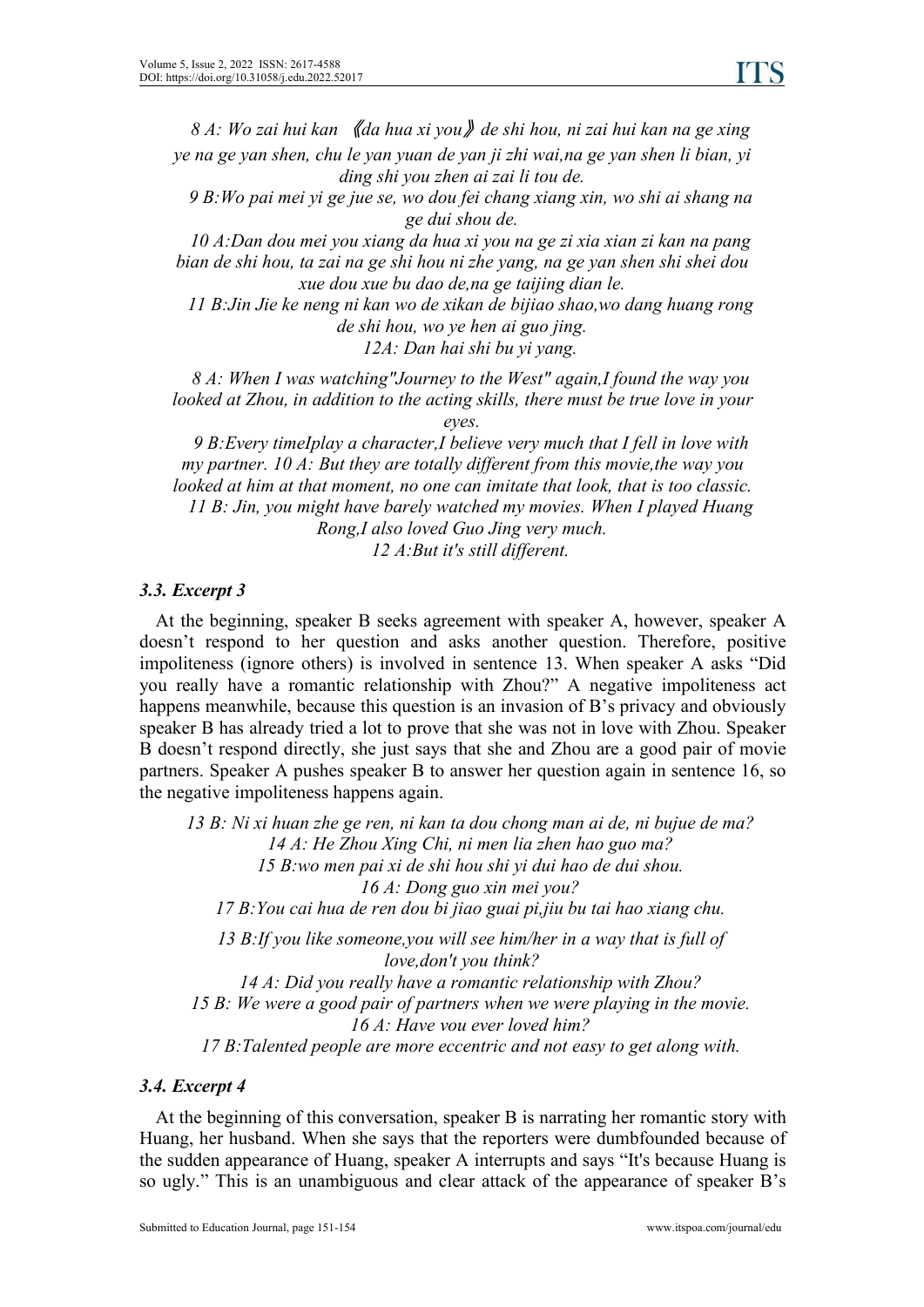husband, which is an example of bald on record impoliteness strategy. As a response, the speaker B directly denies speaker B to defend her husband, she says "No, I think he is very handsome, Jin." It is a kind of positive impoliteness strategy: avoid agreeing with the other speaker. At the end of this conversation, speaker A explains she was just kidding, this makes sentence 19 an example of negative impoliteness strategy: do not treat the other seriously.

> *8 B: Suo yi ji zhe kan dao ta(Huang GuanZhong) dou sha yan le. A: Shi vin wei tai chou le. B: Bu, wo jue de ta hen shuai de jin jie.* 21 A: Wo zhi dao, kai wan xiao ha ha.<br>18 B: ....So the reporters were dumbfounded when they saw him(Huang

*Guanzhong). 19 A: It's because Huang is so ugly. 20 B: No, I think he is very handsome, Jin. 21 A: I know, just kidding haha.*

#### *3.5. Excerpt 5*

In sentence 22 speaker B wants to express that she can know Huang's true heart from his eyes. After hearing this, speaker A turns to the audience and says "If she can see Huang Guanzhong's heart from his eyes, this girl would be really impressive and really smart." Literally, speaker A is praising speaker B but the tone is insincere. What speaker A truly wants to imply is that "It is impossible to see Huang's heart only from his eyes." Therefore, sentence 23 is an example of sarcasm or mock politeness strategy. Speaker C (guest) says speaker A has X-ray vision which sounds impressive but obviously impossible, so speaker B also used sarcasm impoliteness strategy.

*22 B:Er qie wo zai ta yan jing kan dao na zhong guang caishi zaibie de ren yanzhong kan bu dao de. 23 A:Ru guo ta neng cong yan jing kan dao huang guanzhong na gexin de hua,zhe nv hai ti li hai tai cong ming le. 24 C: Na...tou shi yan.*

*22 B: And the lightI saw in his eyes is not oneI can find in other people. 23A:If she can see Huang Guanzhong's heart from his eyes, this girl would be really impressive and really smart. 24 C: That is...X-ray vision.*

#### *3.6. Excerpt 6*

Speaker A starts this conversation with Muse, the goddess of inspiration. As she suggested, every director has their own goddess of inspiration, and she thinks speaker B is Zhou's goddess of inspiration. It is worth noting that Zhou is one of the best comedy directors in China. He made a lot of great movies. Therefore, being his goddess of inspiration will be such an honor which would also make Speaker B feel extremely flattered. That might be a reason why speaker B looks uncertain. There's an old saying in Mandarin: "shu da zhao feng". That means a person of high position is liable to be attacked. However, in sentence 27, speaker A imposes speaker B to accept this honor which attacks speaker B's negative face.

*25 A:Ren he dao yan, ta dou you zijide Miu Si,ju ling gan nv shen,nishita(Z Zhou Xing: de ling gan nv sheng. 26 B: (looks uncertain)*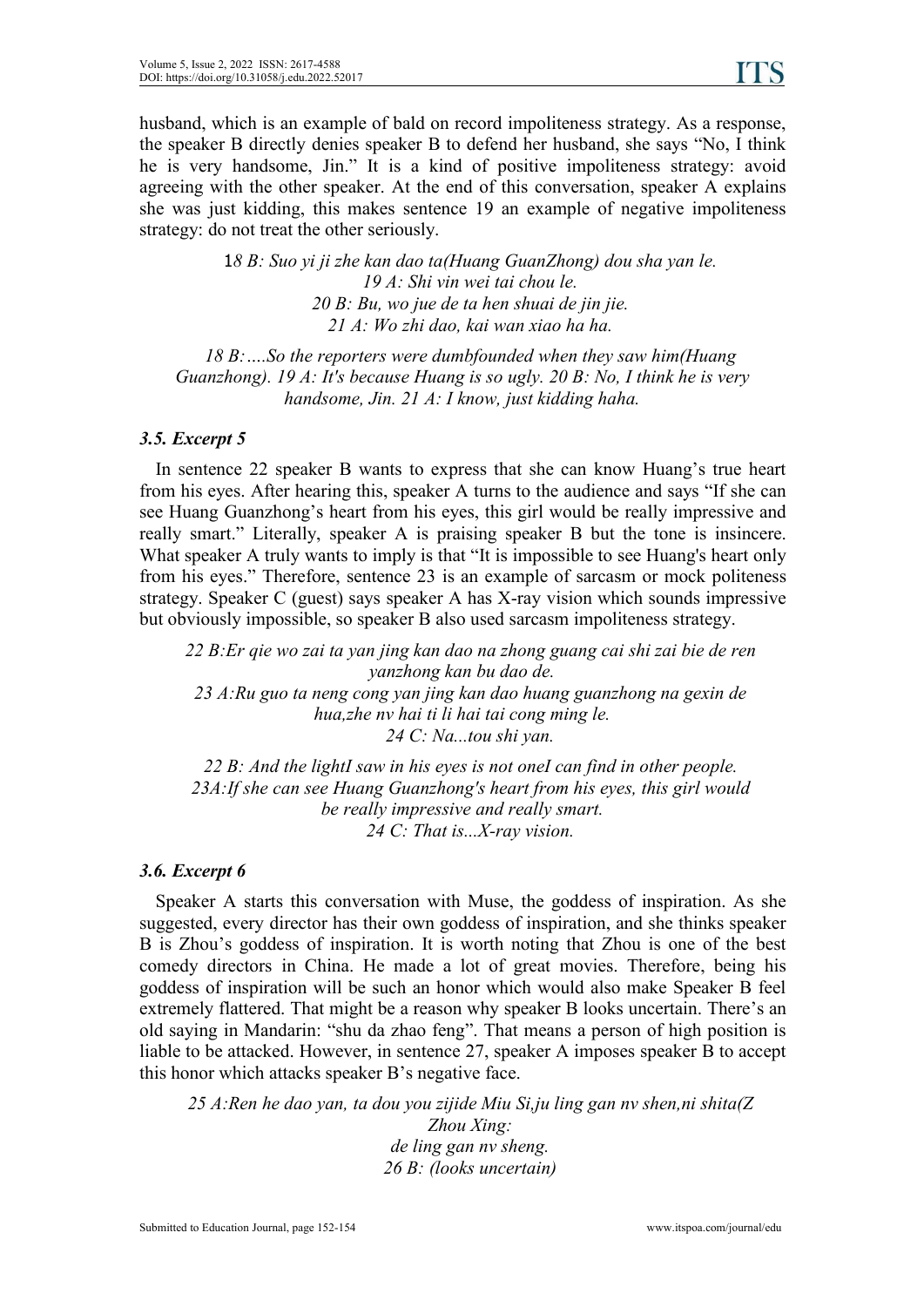*27 A:Ni shi Zhou Xing Chi de (ling gan nv shen),zhe ge ni yi ding yao jie shou.*

 *A: All the directors, they'd have their own Muse, the goddess of inspiration, you are his (Zhou Xingchi) inspiration. B: (looks uncertain) A: You are Zhou Xingchi's (goddess of inspiration), you must accept this.*

#### *3.7. Excerpt 7*

Speaker B is a Hong Kong actress. In sentence 28, speaker A explicitly associates speaker B with Hong Kong actresses who married into a wealthy family for money. In most cultures, marrying for money is not a decent behaviour, thus negative impoliteness strategy was used by speaker A in saying " ..most Hong Kong stars, especially Hong Kong actresses, it seems as though it's a path they must go through, going in the direction of marrying into a wealthy family,". Following that, speaker A directly asks speaker B " have you never thought of this?" This question can be scornful and condescending for speaker B, because it means the speaker A believes it is possible for B to marry for money. Therefore, the negative impoliteness happened twice in sentence 28.

*28 A:...Jue de gang xing, you qi xiang gang nv yan yuan hao Xiang shi bi jing zhi lu a, jiu shi fang xiang shi yao jia ru hao men de, cong lai mei zi li xiang guo ma? 29 B:Mei you.*

*28 A:…most Hong Kong stars, especially Hong Kong actresses, it seems as though it's a path they must go through, going in the direction of marrying into a wealthy family, have you never thought of this? 29 B:No*

# **4. Conclusions**

The paper identified a number of impoliteness strategies (as proposed by Culpeper, 1996) used by both interlocutors in the chosen episode of the talk show. They include bald on record impoliteness (1), positive impoliteness (6), negative impoliteness (7) and sarcasm or mock politeness (2). Surprisingly, withhold politeness was not found in this set of data, which future research will need to investigate whether this could be due to the community's culture or the nature of Chinese talk shows. The paper however, found that negative impoliteness and positive impoliteness strategy were used commonly throughout the talk show. This is inconsistent with Abdelkawy's [3] recent findings where the researcher found that insults (equivalent to bald on record impoliteness) were used most frequently in Arabic talk shows. However, this could be largely attributed to cultural differences between the two communities. Furthermore, similar to Garcés-Conejos Blitvich et al.'s [5] justification of not using Culpeper's impoliteness strategies when dealing with non-English data, the paper found that this is also true to a certain extent for the current Mandarin data. Although instances of impoliteness were successfully identified using Culpeper's [1]framework, it could not account for the cultural aspect of the community in some data, further explanation beyond the framework was needed to explain why and how the FTA was performed from the standpoint of a member of the community. Despite that, the impoliteness strategies observed within the current paper offered a glimpse into FTAs in Mandarin talk shows, which was scarcely studied. Future research can look into FTAs cross-